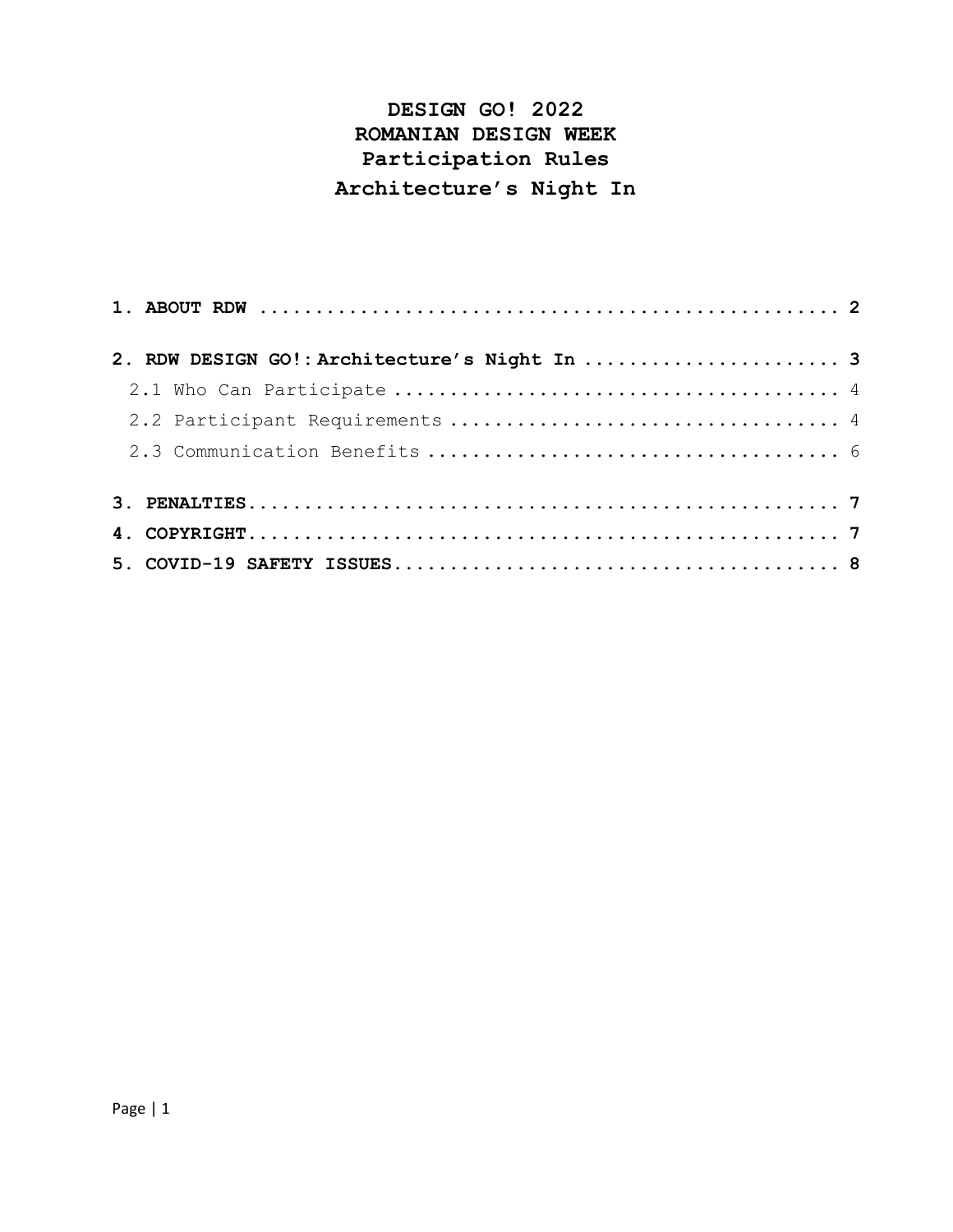### **1. ABOUT Romanian Design Week (RDW)**

**Romanian Design Week** is created and organized by The Institute, known as The Institute Foundation (the Organizer), reaching this year its 10<sup>th</sup> edition. The anniversary edition of Romanian Design Week will take place in **MAY, 13-22** in Bucharest. Romanian Design Week is an event dedicated to Romanian design that addresses a broad public of professionals, amateurs and enthusiasts.

Romanian Design Week's theme of 2022 is **FORWARD**, a topic that will bring to the fore the importance and contribution the creative industries have in designing a future that respects the criteria of sustainability, inclusion and keeping pace with the evolution of technology.

The festival programme includes a series of exhibitions and activities taking place at the main location – **Combinatul Fondului Plastic** and in many hotspots around the city. The ten days itinerary will involve cultural venues, galleries, design studios, hotels and restaurants, which will embody the city's creative dynamic, setting a vibrant itinerary of exhibitions, pop-up shops, creative conferences, parties and other events. to the fore the importance and contribution that the creative industries have in designing a future that respects the criteria of sustainability, inclusion and keeping pace with the evolution of technology.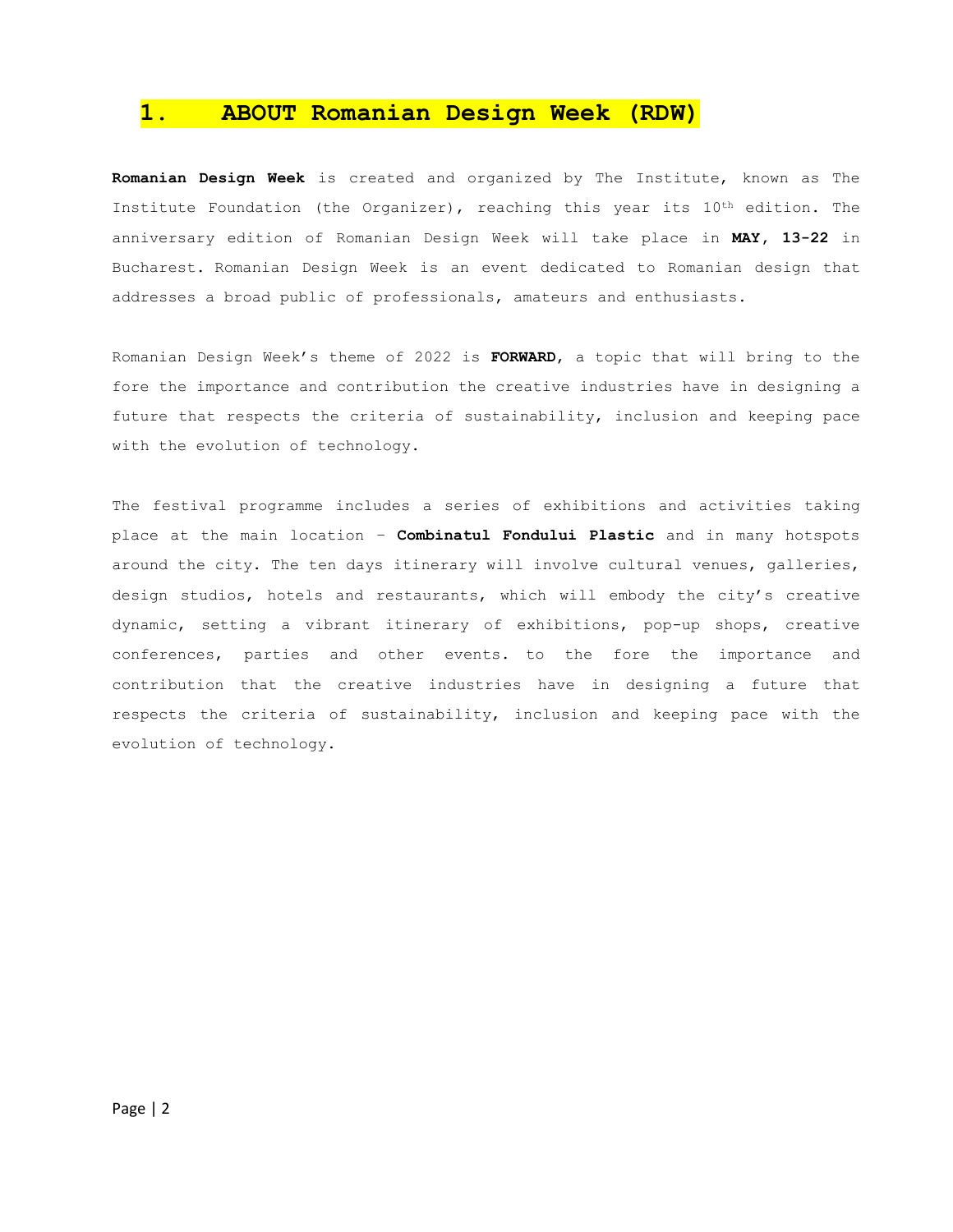### **2. RDW DESIGN GO!: Architecture`s Night In**

Romanian Design Week launches an Open Call for all **architecture studios** that want to join the map of Romanian Design Week and create and develop an event under the Romanian Design Week project. All participants can apply unil **March 28th 2022.**

**Architecture's Night In @ RDW DESIGN GO! 2022** is an event by The Institute that aims to promote the creative industries. The event involves architecture studios based in Bucharest in a series of interactive events that take place simultaneously in their headquarters or in related spaces.

The main objective of the event is to allow the public to cross the threshold of their favorite architectural studios, in an informal and relaxed setting and to invite students, fellow architects and designers to visit venues, get to know the teams and projects of participating studios.

**Architecture's Night In @ RDW DESIGN GO! 2022** will take place on **May 19, 2022**, starting at **6 pm** and will take place in the headquarters of the participating studios or in related spaces.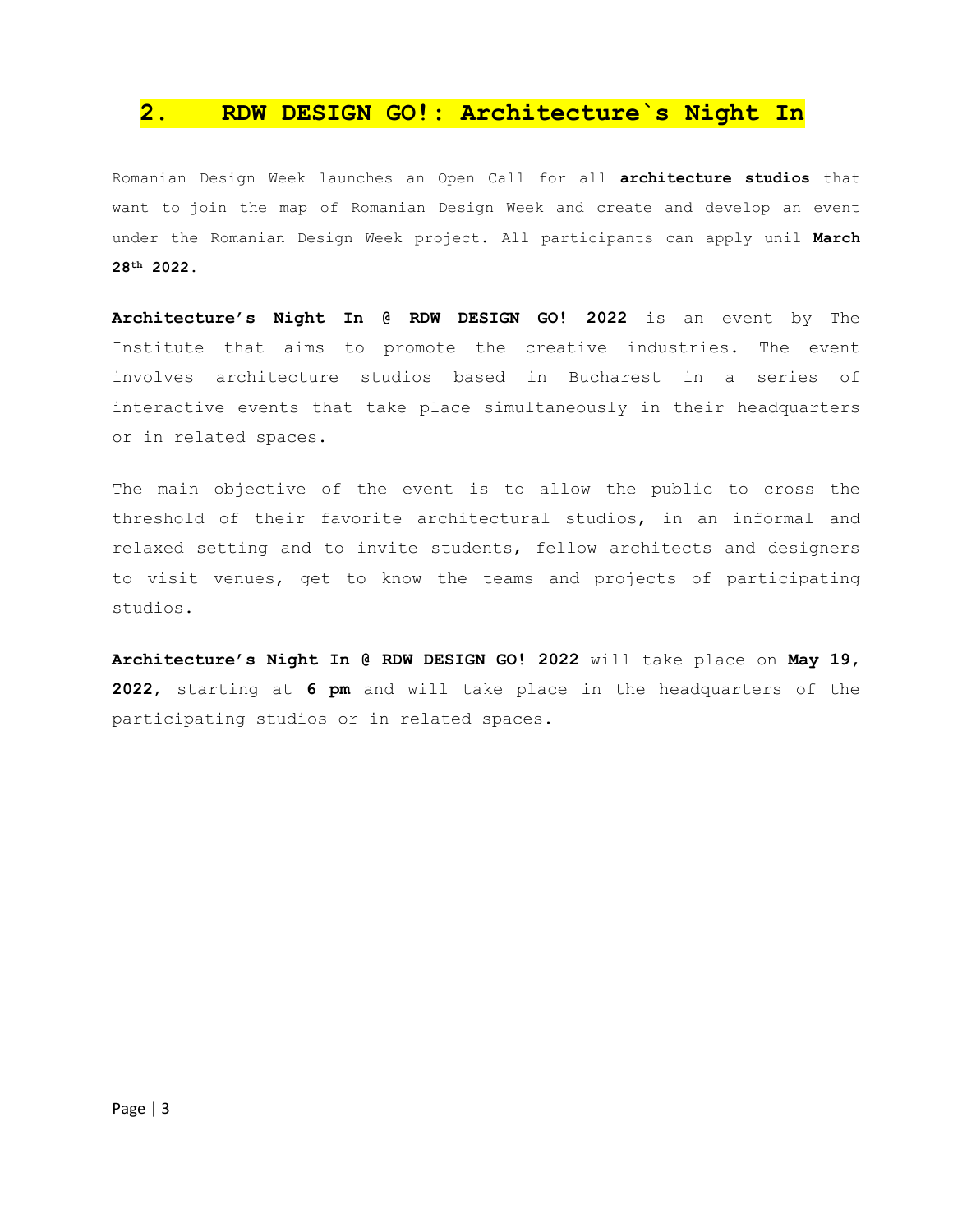#### **2.1 Who can participate?**

**Architecture's Night In @ RDW DESIGN GO! 2022** event is open to small and large architecture studios based in Bucharest. Interested architectural studios can express their intention to participate in the event until **March 28, 2022, at 23:59.**

The organizers will announce the list of accepted studios in the circuit until **April 10th, 2022**. The participants **do not need to pay** an entry fee in order to be part of the Romanian Design Week itinerary.

In order to take part in the Romanian Design Week's "DESIGN GO!" all interested entities must fill in an entry form which can be found on our [website.](http://www.romaniandesignweek.ro/)

All proposals must be sent until **March 28th, 2022.**

After the Call for Projects period ends, the organizers will select the relevant events for this edition that best fit Romanian Design Week. Sending an event proposal during the Call for Projects period doesn't guarantee the presence on the Romanian Design Week map. All potential participants will receive an answer until **April 4th, 2022.**

The organizers may refuse events which are not relevant for Romanian Design Week or which offend national or religious sentiments or public taste.

## **2.2 After the admission, all the selected Participants need to:**

➢ Organize an event for those who will visit its headquarters, on **May 19, 2022**, between the hours of 18:00 and 22:00 (Depending on further official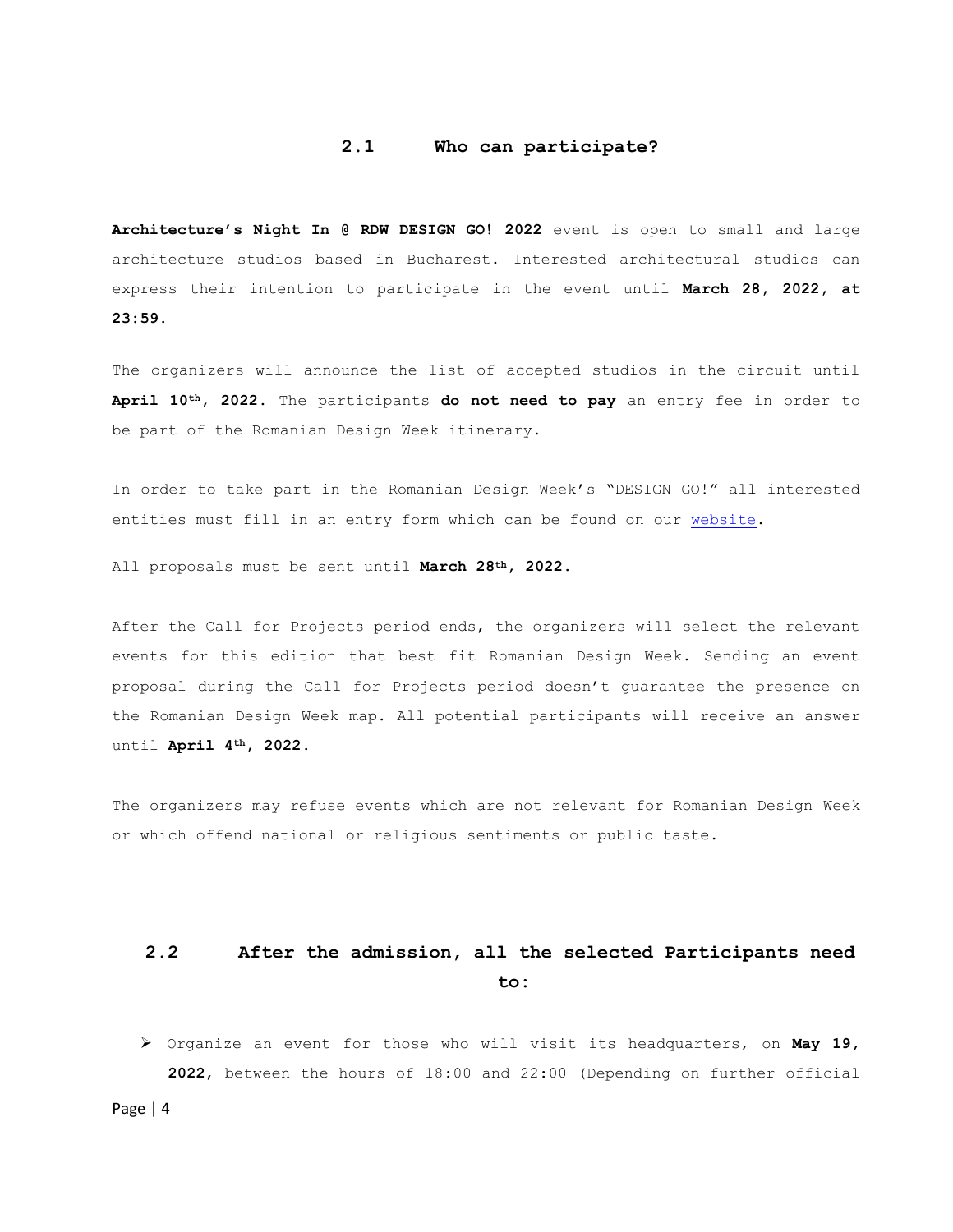pandemic restrictions announcements, time schedule can vary. For now, please enter an estimated duration of your event. On May, 19th, we encourage each participant to open their studios between 6pm-10pm.)

- ➢ Take full responsibility for the planning, organizing, promoting and presenting the event to the public. Each participant accepts full responsibility for the quality of their event and discharges the organizers from any responsibility in respect of third parties.
- ➢ Include the Romanian Design Week logo in all materials promoting the event and mention that the event is part of Romanian Design Week. The RDW organizers will send to the participant the RDW logo & other required files and they will make recommendations for an accurate communication regarding the association with the RDW programme.
- ➢ Allow Romanian Design Week branding at the event (key visual, stickers, presentations etc.). Allow sponsors branding and activations – In case the participant has other sponsors/partners for the event, the participant must inform the RDW organizers and wait for their approval, in order to eliminate any possible conflicts of interests.
- ➢ Complete the dedicated entry form until **March 28th, 2022** with all information (Romanian & English), as requested in the form, all used to promote the event and to include it in the RDW materials.
- ➢ Send to the Organizers photos, images and other materials resulted from the Connected Event organized under the RDW umbrella, during or after the RDW period, for a follow-up communication process and for future editions.
- ➢ Mention that the event is part of the Architecture's Night In @ RDW DESIGN GO! 2022 series in all media in which the event is promoted (print, online, etc.)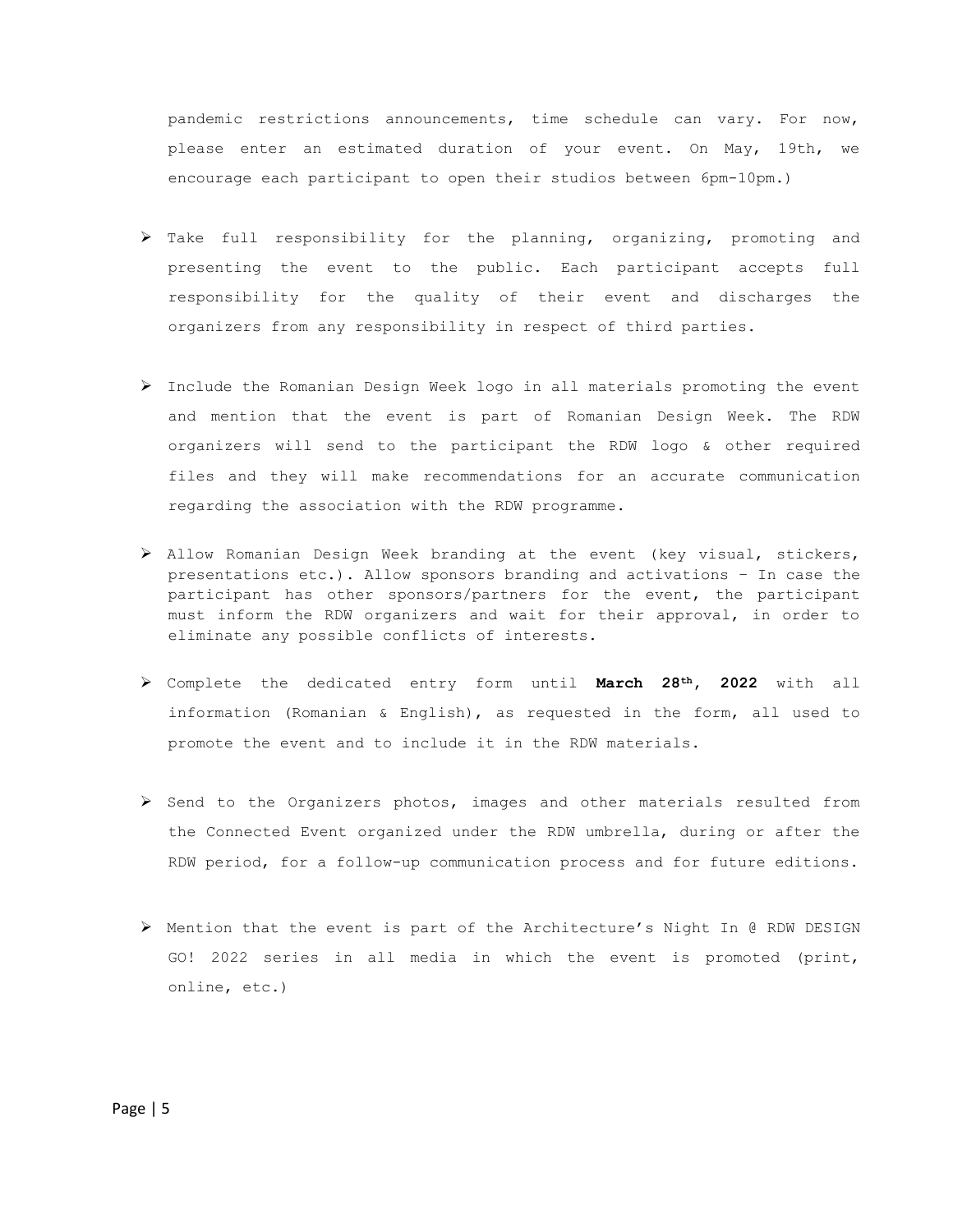#### **2.3 Communication Benefits**

### **Following the signing of the agreement with the Participant, the organizer:**

➢ Will promote all events, part of the Romanian Design Week (massmedia, social media pages, websites, event media partners, special features) and will establish relevant partnerships with publishers, media, sponsors, public institutions, cultural institutes & other organizations that can help Romanian Design Week to be known to the relevant public and to attract as many people as possible to each event organized by The Institute and all other participants.

#### **Following the signing of the agreement with the Participant, the participant:**

➢ Will communicate their event following the RDW guidelines sent by email once selected to be part of the RDW Design Go! official programme.

#### **Package:**

**Each participant will be promoted during the entire RDW event through:**

- ROMANIAN DESIGN WEEK WEBSITE (PINNED ON THE RDW MAP)
- ROMANIAN DESIGN WEEK WEBSITE (MENTION IN SPECIAL MATERIALS)
- THE INSTITUTE WEBSITE (MENTION IN SPECIAL MATERIALS)
- RDW PAGE FACEBOOK & INSTAGRAM MENTIONS
- RDW DESIGN GO! FACEBOOK EVENT (MENTION IN POST)
- RDW DESIGN GO! INSTAGRAM PAGE (MENTION IN POST)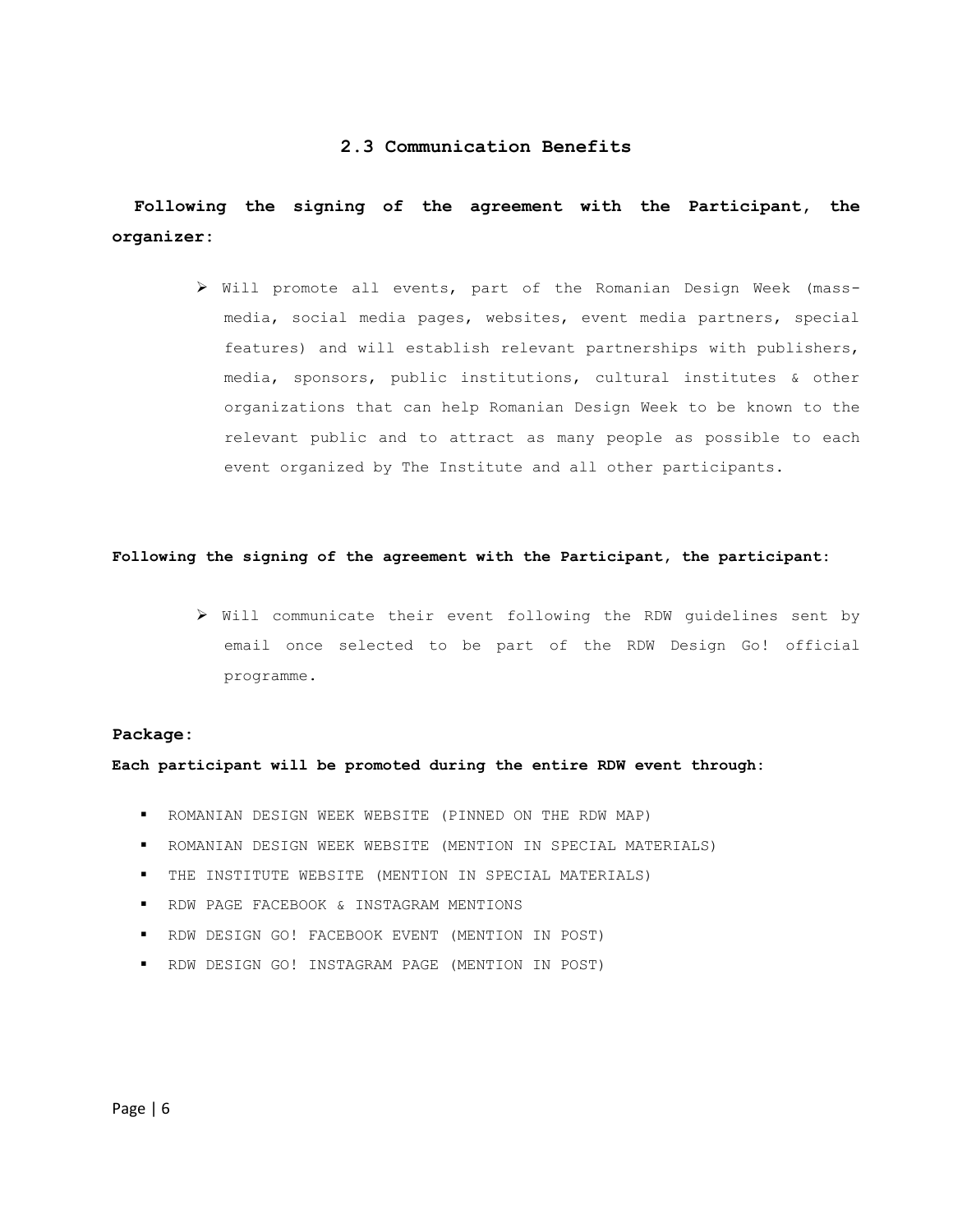### **3. Penalties**

The Institute, organizer of Romanian Design Week, can eliminate a connected event from all the RDW materials if the requested information and materials are not sent in the specified deadlines and if this affects the schedule and timing of the main event. All materials must be sent no later than **March 28th 2022 - 23:59.**

The participants should notify and justify in due time any delays.

# **4. Copyright**

The Institute and its partners are entitled to reproduce, record, publish, distribute and broadcast the images and multimedia content created for and resulted after the event (including and specifying the author's name), in order to promote the current Romanian Design Week edition and next editions. The organizers can use all images and multimedia content from the 2022 Romanian Design Week edition (from the Main Exhibition and from Connected Events) in a travelling exhibition presenting the RDW designers and artists.

The Participants are solely responsible for compliance with any and all copyright regulations and legal provisions in this respect, in relation with all content, works, materials, objects, pictures, images, music or any other works subject to copyright sent to the Institute, exhibited/presented to the public during or in relation with the event part of RDW and shall keep the Organizer free of any claims from third parties in relations with any copyright infringement.